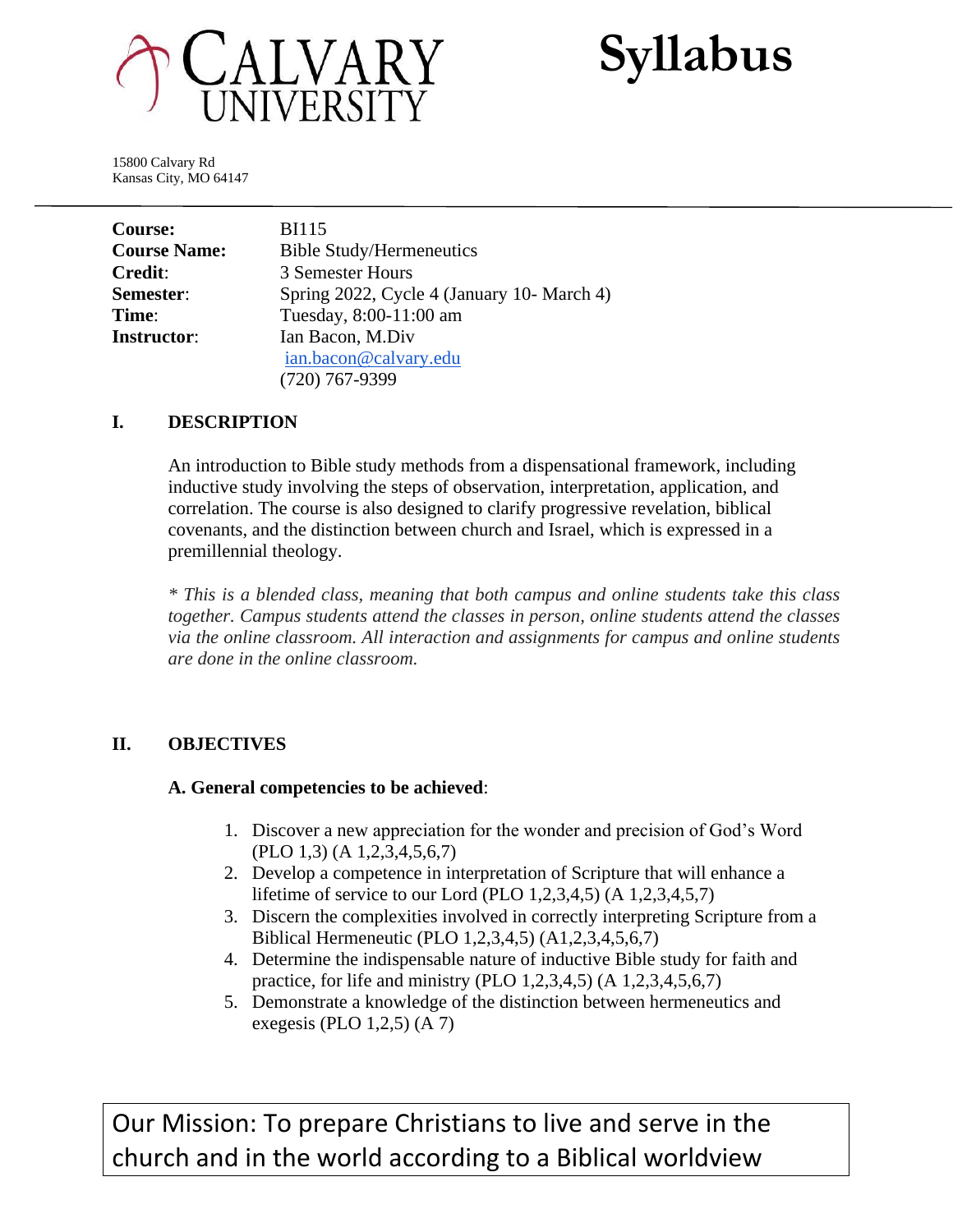## **B. Specific competencies to be achieved**:

- 1. Acquire skills in the inductive method of Bible stud that will lead to accurate exposition of the Word of God, and then to personal application (PLO 1,2,3,4,5) (A 1,2,3,4,5,6,7)
- 2. Learn to apply the grammatical-historical-contextual principles of hermeneutical analysis to the whole of Scripture (PLO 1,2,3,4,5) (A 1,2,3,4,5,6,7)
- 3. Demonstrate skill in analyzing words, verses, segments, and books of Scripture (PLO1,2,3,4,5) (A 2,3,4,7)
- 4. Demonstrate skill in dealing with different genres of Scripture (PLO 1,2,3,4,5)  $(A 4,7)$
- 5. Learn new ways to study the Bible for personal devotions (PLO 1,2,3,4,5) (A 2,3,4,6,7)

# **III. ASSIGNMENTS**

**Assignment 1:** Read Hendricks, *Living by the Book* pages 13-50 and Zuck, *Basic Bible* Interpretation pages 9-75. In a Word document indicate that you finished the reading assignment and list five things you learned from your reading. Participate in the discussion board. (100 points)

**Assignment 2:** Read Hendricks pages 51-65 and Zuck pages 76-142. In a Word document indicate you finished reading this reading and list five things you learned from your reading. Write a Bible book background of Jonah. Participate in the discussion board. (100 points).

**Assignment 3:** Read Hendricks pages 66-99. In a Word document indicate you finished reading this reading and list five things you learned from your reading. Type out a detailed outline an outline of 2 Corinthians 8-9. Be sure to put verse references after all main points and sub-points. Participate in the discussion board. (100 points).

**Assignment 4:** Read Hendricks pages 100-144. In a Word document indicate you finished reading this reading and list five things you learned from your reading. Type out a detailed outline of the book of Jonah. Be sure to put verses references after all main points and subpoints. Participate in the discussion board. (100 points).

**Assignment 5:** Read Hendricks pages 145-195. In a Word document indicate you finished reading this reading and list five things you learned from your reading. Type out 50 observations on the book of Jonah. Participate in the discussion board. (100 points).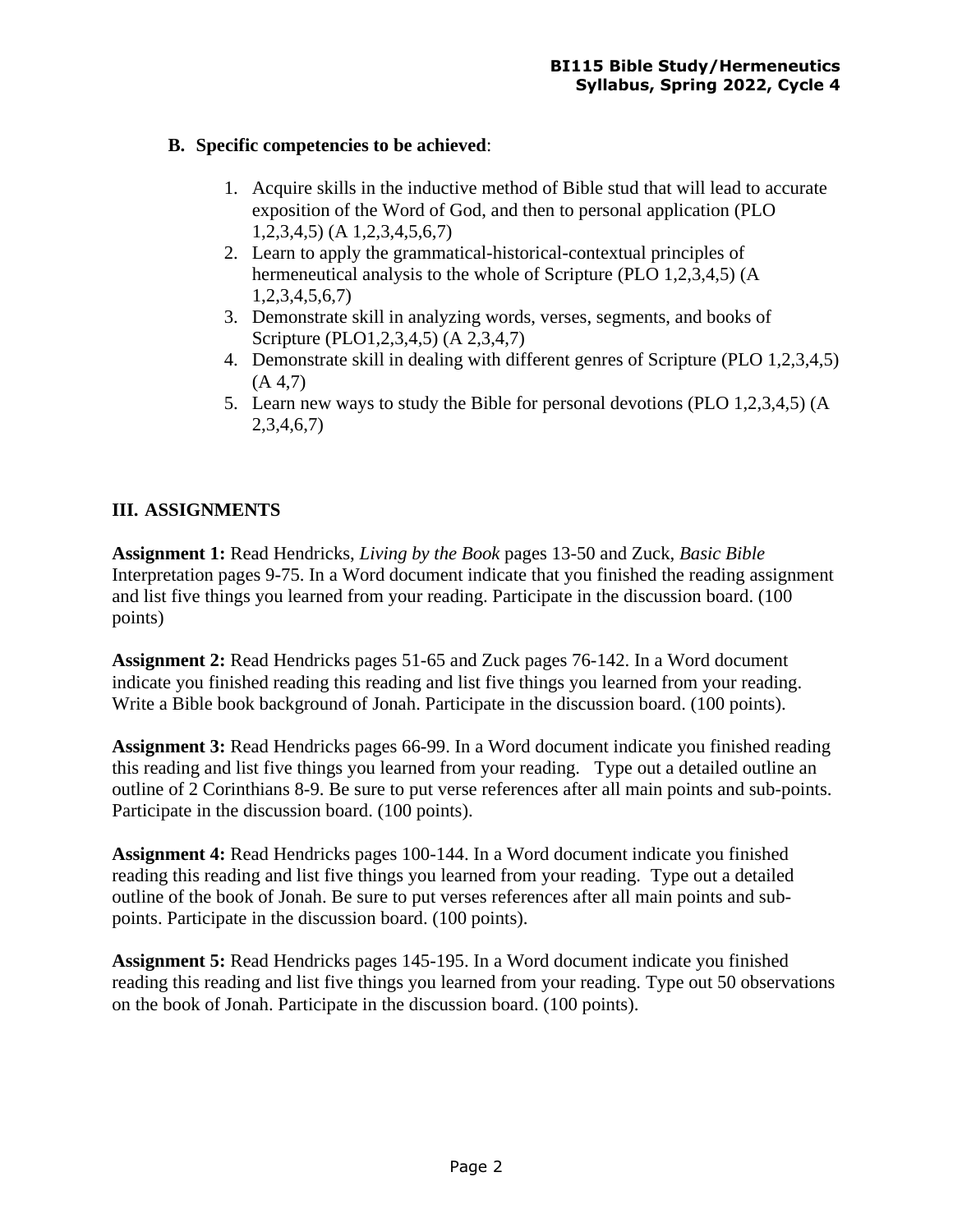#### **BI115 Bible Study/Hermeneutics Syllabus, Spring 2022, Cycle 4**

**Assignment 6:** Read Hendricks pages 199-226 and Zuck pages 143-193. In a Word document indicate you finished reading this reading and list five things you learned from your reading. Type out 50 questions on the book of Jonah. Participate in the discussion board (100 points).

**Assignment 7:** Read Hendricks pages 229-272 and Zuck pages 194-278. In a Word document indicate you finished reading this reading and list five things you learned from your reading. Do a character study on Barnabas in the Bible. Participate in the discussion board. (100 points)

**Assignment 8:** Read Hendricks pages 273-373 and Zuck pages 279-292. In a Word document indicate you finished reading this reading and list five things you learned from your reading. Write out 20 applications for your life from the book of Jonah. Participate in the discussion board (100 points).

**Assignment 9:** Write an application paper on one of the parables of Jesus that will be 2 pages in length (double spaced). In the paper, explain the context and meaning of the parable and give an application for our lives. Use a minimum of 4 references (including the textbooks). Use Times New Roman font (size 12). (100 points)

**Assignment #10:** Make a creative PowerPoint slides project on the book of James. You must have 25 slides. The PowerPoint slides should include the outline of the book, a graph, and pictures illustrating the book. (100 points)

### **POINTS AND FINAL GRADE**

| 930-1000 | $\blacktriangle$ |
|----------|------------------|
| 900-929  | $\mathbf{A}$     |
| 870-899  | $R+$             |
| 830-869  | B                |
| 800-829  | <b>B-</b>        |
| 770-799  | $C+$             |
| 730-769  | C                |
| 700-729  | C-               |
| 670-699  | $\mathbf{D}+$    |
| 630-669  | D                |
| 600-629  | D-               |
| 0-599    | F                |
|          |                  |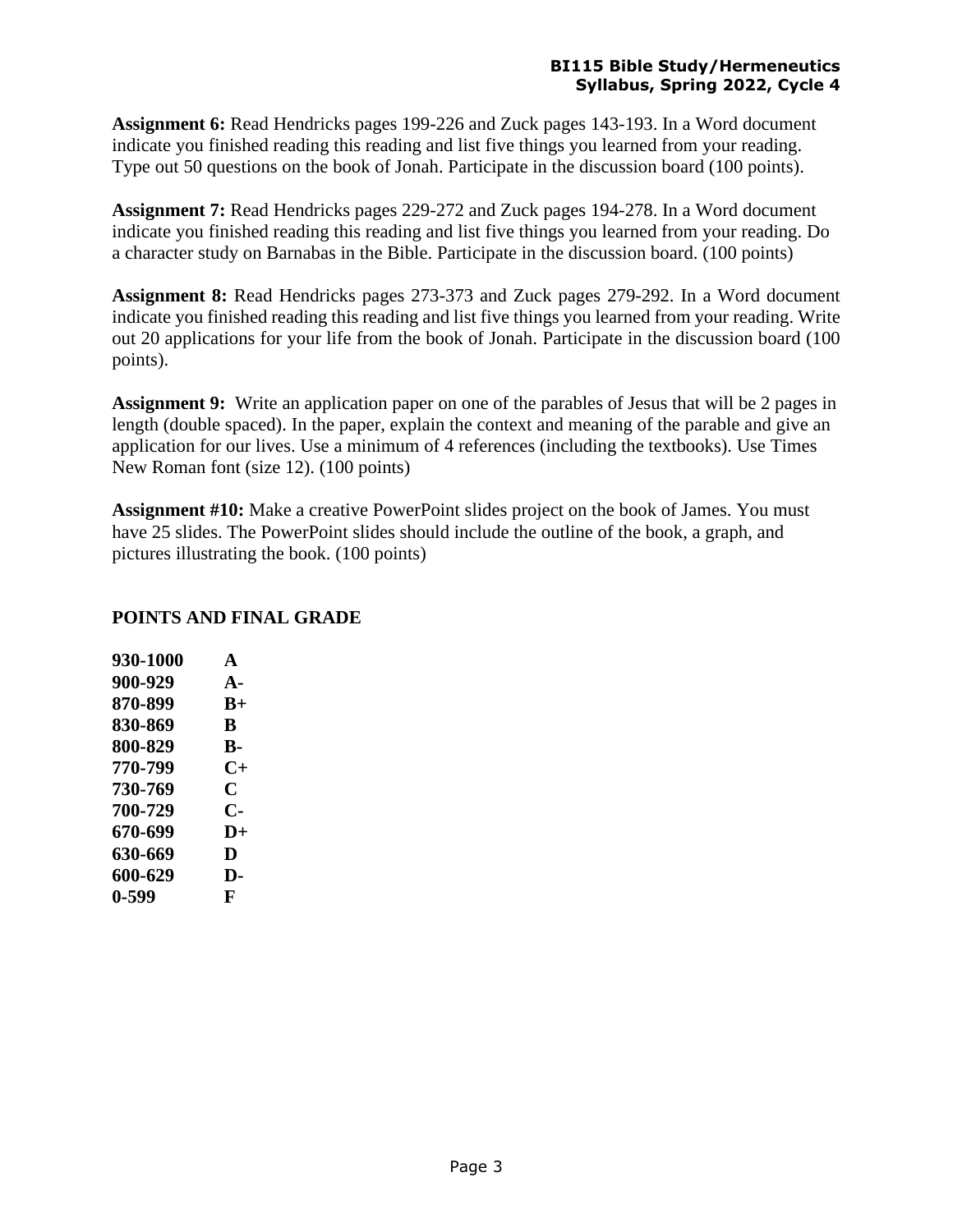## **IV. Materials**

**A. The Bible** is a required textbook in every course at Calvary University. To facilitate academic level study, students are required to use for assignments and research an English translation or version of the Bible based on formal equivalence (*meaning that the translation is generally word-for-word from the original languages*), including any of the following: New American Standard (NASB, English Standard Version (ESV), New King James (NKJV), or King James (KJV). Other translations and versions based on dynamic equivalence (*paraphrases, and thought-for-thought translations like NLT and NIV*) may be used as supplemental sources. Please ask the professor if you have questions about a particular translation or version.

#### **B. Textbooks**

- **a)** Hendricks, Howard G. and William Hendricks. *Living by the Book.* Chicago: Moody Publishers, 2007, ISBN: 9780802408235 Retail: \$18.99
- **b)** Zuck, Roy B. *Basic Bible Interpretation*. Wheaton, IL: Victor Books, 1991. ISBN: 0896938190. Retail: \$26.99

## **V. Policies**

**All class papers** must follow the Turabian style according to *A Manual for Writers of Research Papers, Theses, and Dissertations*, 8th edition and the Calvary Style Guide, 2019 update.

**Late Assignments**: Assignments will be lowered **10%** if not turned on in on the due date.

**Plagiarism**: *Plagiarism is defined as copying any part of a book or paper without identifying the author. This also includes taking another person's ideas and presenting them as your own.* Any assignment that includes plagiarism will receive a zero (0) grade.

**Disabilities**: *Students with disabilities have the responsibility of informing the Accommodations Support Coordinator (aso@calvary.edu) of any disabling condition that may require support.*

The Clark Academic Center (learning@calvary.edu) is dedicated to providing free academic assistance for all Calvary University students. Student tutors aid with all facets of the writing process, tutor in various subject areas, prepare students for exams and facilitate tests. Please take advantage of this service.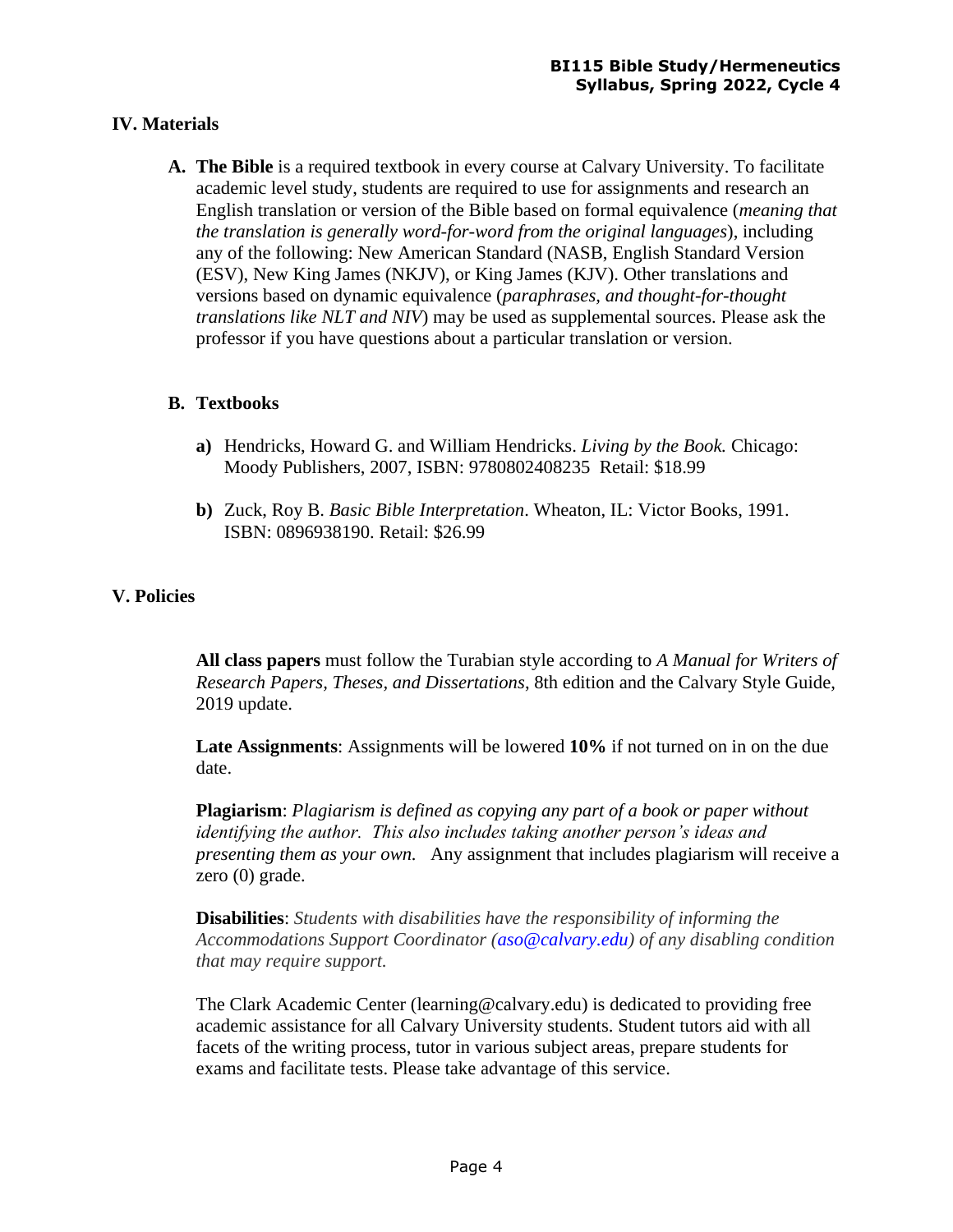#### **Attendance:**

**Residential Students**: I will record attendance by checking academic activity during the previous 7 days each Wednesday. If you miss more than one week, your grade will be lowered by one letter grade. If you miss more than two weeks of class, your grade will be lowered by one additional letter grade (a total of two letter grades).

**Distance students:** Attendance for "distance" students will consist of validated academic activity at a weekly minimum. Attendance validation for "distance" students includes such activities as participation in class assignments and discussion typically derived from the recorded lectures.

## **VI. CLASS SCHEDULE**

- **Week 1 Introduction Importance of Studying God's Word Importance of the Holy Spirit**
- **Week 2 Definition of Terms Dispensational Hermeneutics Introduction to Observation**
- **Week 3 Context Grammar of a Text Reading Well Skills**
- **Week 4 Reading Well Skills Summarizing a Text Outlining a Text**
- **Week 5 Observation Clues Making Charts Exercises in Observation**
- **Week 6 Keys to Interpretation Genre Word Studies**